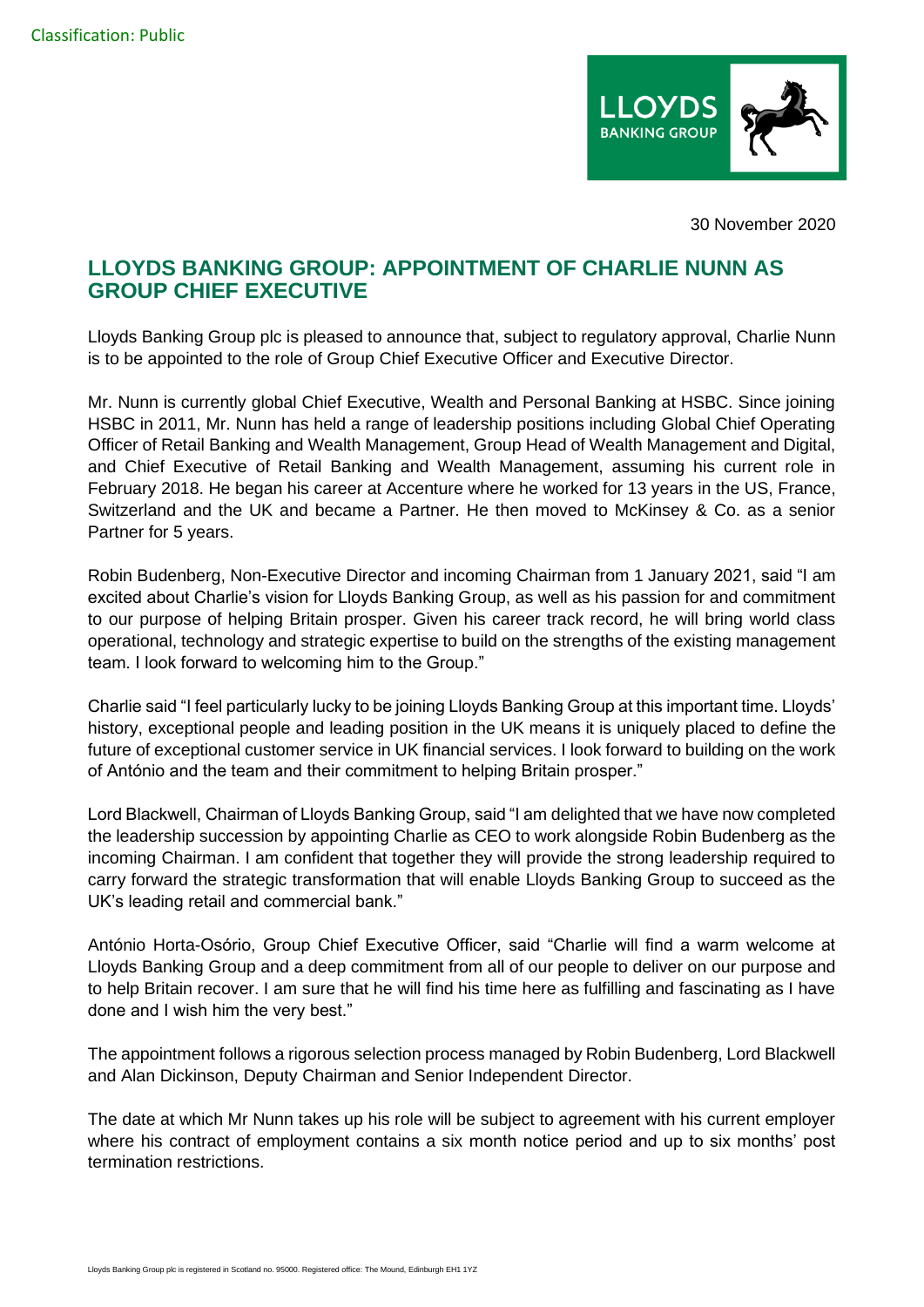In the event that Mr Horta-Osório steps down ahead of Mr Nunn's appointment, it is envisaged, subject to regulatory approval, that William Chalmers, Group Chief Financial Officer, would take on the additional role of Acting Group CEO for the interim period. In this role he would be closely supported by Robin Budenberg and Alan Dickinson in their roles as Chairman and Deputy Chairman. Mr Chalmers would continue to maintain ongoing responsibility as Group CFO, but arrangements would be made to support him in this role and manage his wider responsibilities appropriately.

This announcement contains information that qualified or may have qualified as inside information and is disclosed in accordance with the Market Abuse Regulation (EU) 596/2014 ("MAR"). For the purposes of MAR, this announcement is made by Kate Cheetham, Group General Counsel & Company Secretary.

There are no other matters to be disclosed under listing rule 9.6.13R in relation to Charlie's appointment.

## **Remuneration Arrangements**

Mr Nunn's remuneration arrangements have been set in accordance with the Directors' Remuneration Policy approved by shareholders at the AGM on 21 May 2020. This will include a basic salary of £1,125,000 per annum and a Fixed Share Award of £1,050,000 per annum, and flexible benefit funding of 4% of basic salary.

Pension funding has been set at 15% of salary, in accordance with the level set in the Directors' Remuneration Policy that aligns with arrangements for the majority of the workforce.

Mr Nunn will be eligible for a maximum Group Performance Share award of 140% of basic salary. Mr Nunn has agreed to limit the maximum award under the Long Term Share Plan to 150%, lower than the maximum allowable for executive directors under the Directors' Remuneration Policy. In aggregate, the changes to salary and maximum Long Term Share Plan award will result in a maximum remuneration level that is c.20% lower than that of the current Group Chief Executive. The incoming Chairman, Robin Budenberg, has requested that his own remuneration package also be reduced by 20 per cent.

On appointment, Mr Nunn will be granted deferred cash and share awards to replace, like for like, unvested HSBC awards that are forfeited as a result of him joining Lloyds Banking Group. The awards to be granted match the vesting and retention period attached to the awards being forfeited.

In addition, to acknowledge that Mr Nunn will lose his expected bonus awards from HSBC for the 2020 performance year, a 'lost opportunity' bonus award will be made on hire or as soon as reasonably practicable thereafter. The value of this award will be calculated by reference to Mr Nunn's 2019 bonus, adjusted as appropriate by reference to HSBC's total Group bonus pool as disclosed in their 2020 Annual Report

and Accounts. The awards granted will be delivered in a mixture of cash and shares in accordance with the rules generally applicable to Lloyds Banking Group awards.

 $-$  END  $-$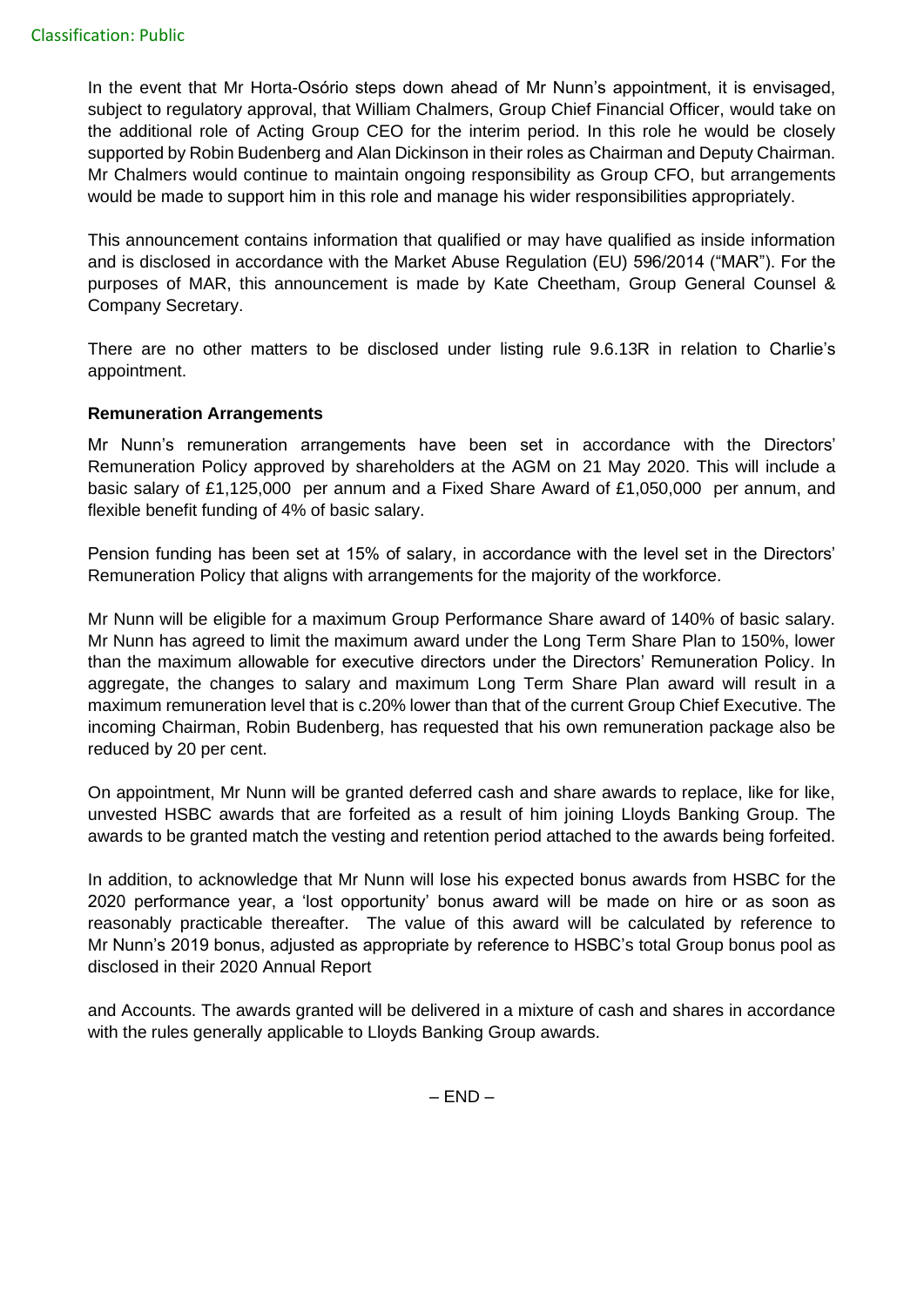For further information:

**Investor Relations** Douglas Radcliffe +44 (0) 20 7356 1571 Group Investor Relations Director [douglas.radcliffe@lloydsbanking.com](mailto:douglas.radcliffe@lloydsbanking.com)

## **Corporate Affairs**

Head of Media Relations [matt.smith@lloydsbanking.com](mailto:matt.smith@lloydsbanking.com)

Matt Smith +44 (0) 20 7356 3522

## **FORWARD LOOKING STATEMENTS**

This document contains certain forward looking statements within the meaning of Section 21E of the US Securities Exchange Act of 1934, as amended, and section 27A of the US Securities Act of 1933, as amended, with respect to the business, strategy, plans and/or results of Lloyds Banking Group plc together with its subsidiaries (the Group) and its current goals and expectations relating to its future financial condition and performance. Statements that are not historical facts, including statements about the Group's or its directors' and/or management's beliefs and expectations, are forward looking statements. Words such as 'believes', 'anticipates', 'estimates', 'expects', 'intends', 'aims', 'potential', 'will', 'would', 'could', 'considered', 'likely', 'estimate' and variations of these words and similar future or conditional expressions are intended to identify forward looking statements but are not the exclusive means of identifying such statements. Examples of such forward looking statements include, but are not limited to: projections or expectations of the Group's future financial position including profit attributable to shareholders, provisions, economic profit, dividends, capital structure, portfolios, net interest margin, capital ratios, liquidity, risk-weighted assets (RWAs), expenditures or any other financial items or ratios; litigation, regulatory and governmental investigations; the Group's future financial performance; the level and extent of future impairments and write-downs; statements of plans, objectives or goals of the Group or its management including in respect of statements about the future business and economic environments in the UK and elsewhere including, but not limited to, future trends in interest rates, foreign exchange rates, credit and equity market levels and demographic developments; statements about competition, regulation, disposals and consolidation or technological developments in the financial services industry; and statements of assumptions underlying such statements. By their nature, forward looking statements involve risk and uncertainty because they relate to events and depend upon circumstances that will or may occur in the future. Factors that could cause actual business, strategy, plans and/or results (including but not limited to the payment of dividends) to differ materially from forward looking statements made by the Group or on its behalf include, but are not limited to: general economic and business conditions in the UK and internationally; market related trends and developments; fluctuations in interest rates, inflation, exchange rates, stock markets and currencies; any impact of the transition from IBORs to alternative reference rates; the ability to access sufficient sources of capital, liquidity and funding when required; changes to the Group's credit ratings; the ability to derive cost savings and other benefits including, but without limitation as a result of any acquisitions, disposals and other strategic transactions; the ability to achieve strategic objectives; changing customer behaviour including consumer spending, saving and borrowing habits; changes to borrower or counterparty credit quality; concentration of financial exposure; management and monitoring of conduct risk; instability in the global financial markets, including Eurozone instability, instability as a result of uncertainty surrounding the exit by the UK from the European Union (EU) and as a result of such exit and the potential for other countries to exit the EU or the Eurozone and the impact of any sovereign credit rating downgrade or other sovereign financial issues; political instability including as a result of any UK general election; technological changes and risks to the security of IT and operational infrastructure, systems, data and information resulting from increased threat of cyber and other attacks; natural, pandemic (including but not limited to the coronavirus disease (COVID-19) outbreak) and other disasters, adverse weather and similar contingencies outside the Group's control; inadequate or failed internal or external processes or systems; acts of war, other acts of hostility, terrorist acts and responses to those acts, geopolitical, pandemic or other such events; risks relating to climate change; changes in laws, regulations, practices and accounting standards or taxation, including as a result of the exit by the UK from the EU, or a further possible referendum on Scottish independence; changes to regulatory capital or liquidity requirements and similar contingencies outside the Group's control; the policies, decisions and actions of governmental or regulatory authorities or courts in the UK, the EU, the US or elsewhere including the implementation and interpretation of key legislation and regulation together with any resulting impact on the future structure of the Group; the ability to attract and retain senior management and other employees and meet its diversity objectives; actions or omissions by the Group's directors, management or employees including industrial action; changes to the Group's postretirement defined benefit scheme obligations; the extent of any future impairment charges or write-downs caused by, but not limited to, depressed asset valuations, market disruptions and illiquid markets; the value and effectiveness of any credit protection purchased by the Group; the inability to hedge certain risks economically; the adequacy of loss reserves; the actions of competitors, including non-bank financial services, lending companies and digital innovators and disruptive technologies; and exposure to regulatory or competition scrutiny, legal, regulatory or competition proceedings, investigations or complaints. Please refer to the latest Annual Report on Form 20-F filed by Lloyds Banking Group plc with the US Securities and Exchange Commission for a discussion of certain factors and risks together with examples of forward looking statements. Lloyds Banking Group may also make or disclose written and/or oral forward looking statements in reports filed with or furnished to the US Securities and Exchange Commission, Lloyds Banking Group annual reviews, halfyear announcements, proxy statements, offering circulars, prospectuses, press releases and other written materials and in oral statements made by the directors, officers or employees of Lloyds Banking Group to third parties, including financial analysts. Except as required by any applicable law or regulation, the forward looking statements contained in this document